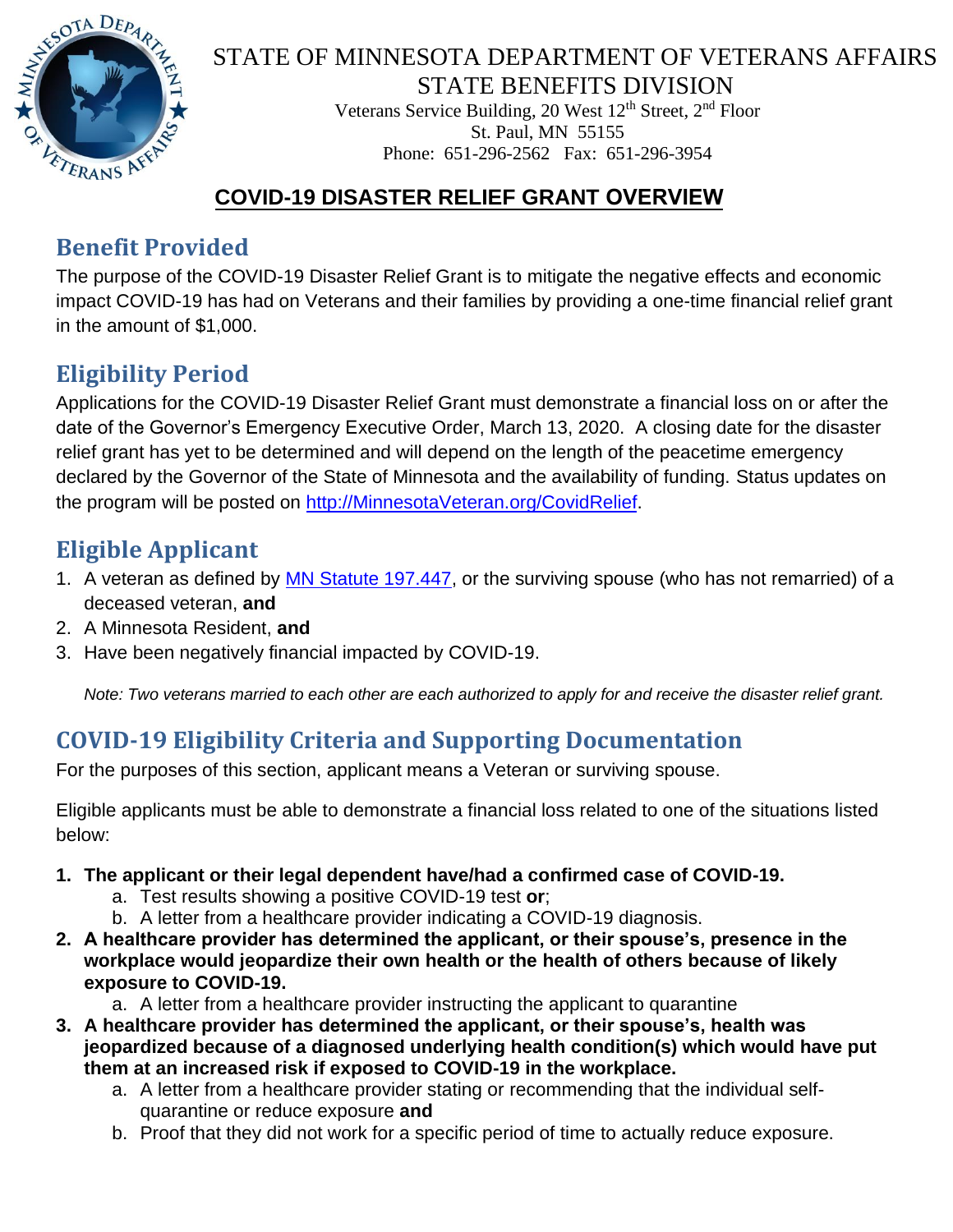- **4. An applicant is or was under legal isolation or legal quarantine (Minn. Stat. 144.419) related to a diagnosis of COVID-19 or they are/were caring for a dependent under legal isolation or legal quarantine. (this would be rare)**
- **5. The applicant, or their spouse's, employer directs them not to report to work for COVID-19 related reasons**
	- a. A letter or communication from your employer
- **6. The applicant, or their spouse's, workplace is closed for COVID-19-related health and safety reasons and they are excused from work duties and cannot be reassigned**
	- a. A letter or communication from their employer that confirms their workplace is closed for COVID-19 related health and safety reasons and the applicant is excused form work duties or the applicant cannot be reassigned.

#### **7. The applicant is financially impacted by a school or care provider closure due to COVID-19**

- a. A letter or communication from your child's school or child care provider **and**
- b. A birth certificate if the child was born outside of Minnesota. Dependents born in Minnesota can be verified by Minnesota Department of Veterans Affairs staff **and**
- c. Supporting documentation showing a financial loss

### **Demonstrating a Financial Loss**

If your documentation submitted to support your eligibility criteria does not clearly demonstrate a financial loss you must submit additional documentation to demonstrate a financial loss. For the purposes of this section financial loss means a reduction or severance of a household's earned or unearned income.

Examples of supporting documentation may include but is not limited to:

- 1. A letter from an employer stating a reduction in hours, salary, being furloughed, or laid off.
- 2. Confirmation of receipt of Unemployment Insurance
- 3. History of pay stubs showing hours worked prior to 3/13/2020 through application date which demonstrate a reduction in hours

#### Self-Employed Individuals

Individuals who are self-employed must prove approval or receipt of Minnesota Unemployment Insurance in order to properly demonstrate a financial loss.

### **How to apply**

An eligible applicant may download an MDVA-1A (Application for Disaster Relief) from MDVA's website at [http://MinnesotaVeteran.org/CovidRelief](http://minnesotaveteran.org/CovidRelief)

Complete the application and gather the required supporting documentation.

An eligible applicant can submit their application one of three ways:

1. Self-Submittal: Applications and supporting documentation can be uploaded through our MN GI Bill portal at [https://gibill.mn.gov.](https://gibill.mn.gov/) You will first need to create an account or login to an existing

#### **An Equal Opportunity Employer**